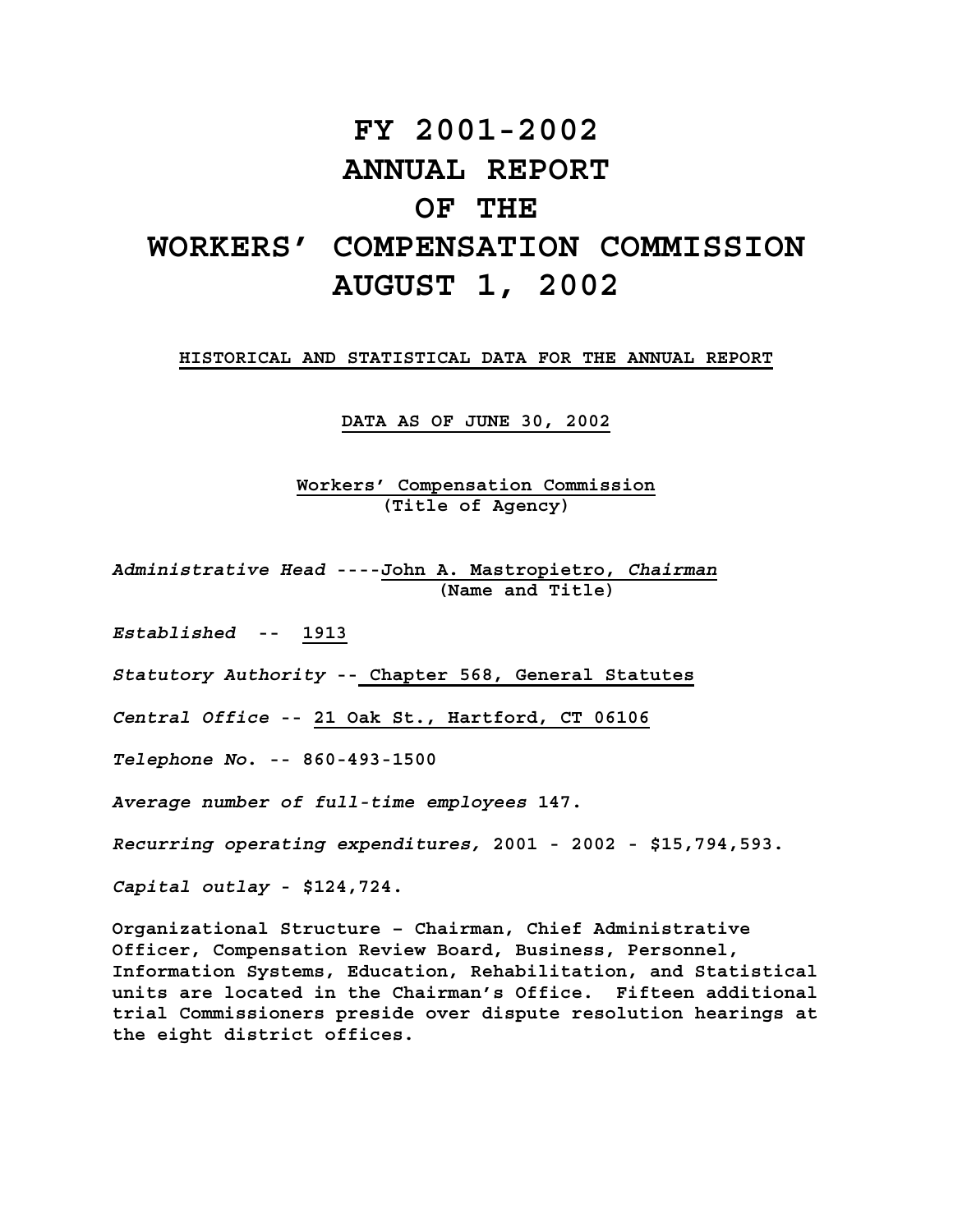#### **Agency Mission**

 The Workers' Compensation Commission administers the workers' compensation laws of the State of Connecticut with the ultimate goal of ensuring that workers injured on the job receive prompt payment of lost work time benefits and attendant medical expenses. To this end, the Commission facilitates voluntary agreements, adjudicates disputes, makes findings and awards, hears and rules on appeals, and closes out cases through full and final stipulated settlements.

#### **Improvements/Achievements 2001-2002**

 During the Fiscal Year ending June 30, 2002, the Commission moved aggressively to provide more effective and efficient service delivery.

 All duties and responsibilities continue to be executed effectively and punctually with fewer full-time employees than last year.

 Continual monitoring of hearing backlogs at the eight district offices, and reassignment of resources to meet heavy workloads, have resulted in a major decrease in time between initial hearing request and the date the hearing is actually held. Hearing backlog is down dramatically for both informal and formal hearings. The Chairman actively monitors cases ensuring that no cases are unnecessarily delayed.

The Compensation Review Board continues to process cases expeditiously. This year, new appeals numbered 133. Meanwhile, there were 164 dispositions, including 109 written opinions.

 During FY 2002, 3,609 individuals were provided rehabilitation services, up 19 percent. A total of 1,201 initial interviews of clients were held, a 6 percent increase. Through guidance, counseling and cost-effective, short-term training programs, 786 injured workers returned to the workforce, a 4 percent increase.

 This high success rate was achieved despite funding reductions and staffing limitations. Those returning to work can now support themselves and their families, and are paying taxes as a direct result of workers' rehabilitation programs.

 To help monitor medical costs, (comprising more than 40 percent of total workers' compensation payments), the Commission reviews and approves applications for managed care plans. To